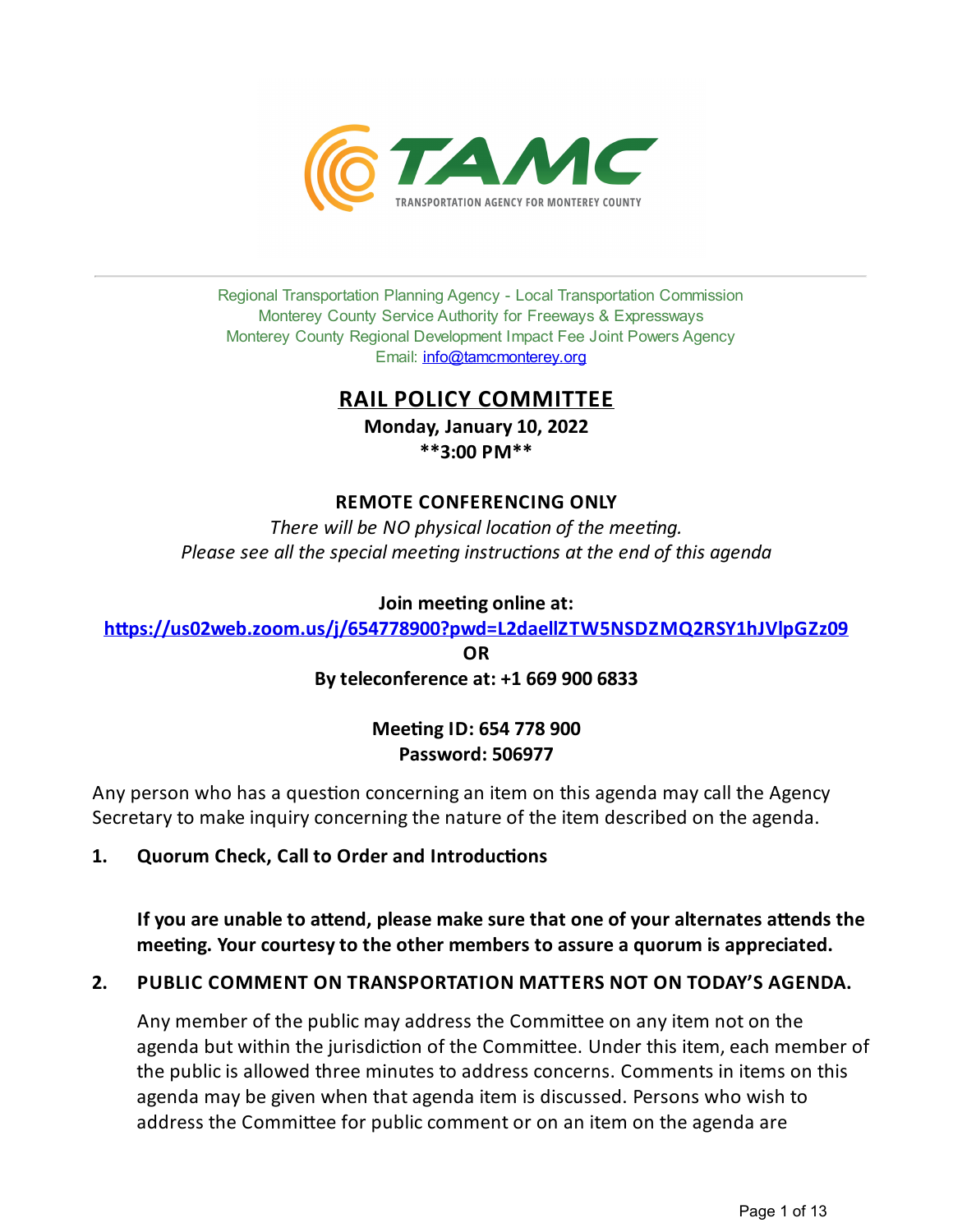encouraged to submit comments in writing to Maria at maria@tamcmonterey.org by 5:00 pm the Thursday before the meeting, and such comments will be distributed to the Committee before the meeting.

## **3. BEGINNING OF CONSENT AGENDA**

Approve the staff recommendations for items listed below by majority vote with one motion. Any member may pull an item off the Consent Agenda to be moved to the end of the CONSENT AGENDA for discussion and action.

**3.1. APPROVE** minutes of the Rail Policy Committee meeting of November 1, 2021.

**- Mon"el**

*The draft minutes of the November* 1, 2021 *Rail Policy Committee meeting are*  $a$ *ttached for review.* 

## **END OF CONSENT AGENDA**

## **4. Coast Corridor Rail Project**

- 1. **RECEIVE** update on the planned increase in passenger rail service alongthe coast corridor between San Francisco and Los Angeles;and
- 2. **RECOMMEND** the Board of Directors appoint representatives to the Coast Rail Coordinating Council Policy Committee.

**- Watson**

*The Transportation Agency Board previously appointed Mayor Dave Potter (RPC*) *Vice Chair) and Mayor Mike LeBarre(RPC Chair) to the Coast Rail Coordinang Council, and Mayor Poer has been its Chair, for severalyears. Staff asks the RPC to consider recommending the Board reappoint both to the Council for 2022.*

**5. RECEIVE** update on the Salinas Rail Kick Start project.

**- Watson**

*Activities* on the Salinas Rail Kick Start project since the last update in September *include work related to closing out theconstrucon contract for Package 1 (Salinas Station access and circulation improvements) and coordination efforts with key stakeholders on Packages 2 (Salinas layover facility) and 3 (Gilroytrack*  $connections$ ).

**6. ANNOUNCEMENTS and/or COMMENTS from Rail Policy Commi'ee members on**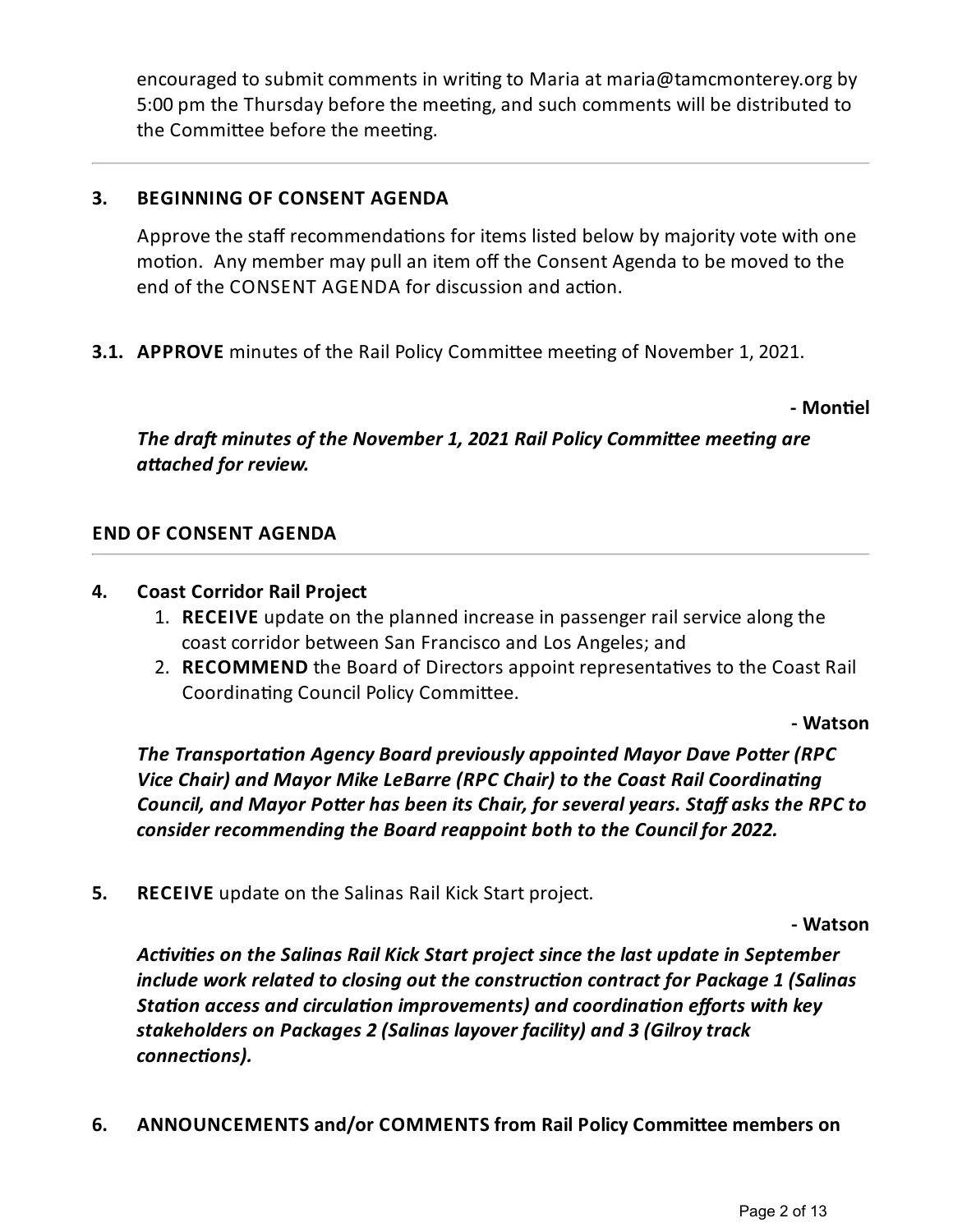## **ma'ers that they wish to put on future Commi'ee agendas.**

## **7. ADJOURN**

## **ANNOUNCEMENTS**

## Next Rail Policy Committee meeting: **Monday, February 7, 2022 at 3:00 p.m.**

## **Ifyou have anyitems for the next agenda, please submit them to: Chris"na Watson, Rail Program Coordinator Christina@tamcmonterey.org**

## Important Meeting Information

Remote Meetings: On March 12, 2020, Governor Newsom issued Executive Order N-25-20, which enhanced State and Local Governments ability to respond to COVID-19 Pandemic based on Guidance for Gatherings issued by the California Department of Public Health. The Executive Order specifically allowed local legislative bodies to hold meetings via teleconference and to make meetings accessible electronically, in order to protect public health. That order expired on September 30, 2021. Governor Newsom has now signed AB 361, and the TAMC Board of Directors approved a resolution to enact AB 361 on September 22, 2021. This legislation permits teleconferencing for Brown Act meetings during a state of emergency. Thus, TAMC meetings will convene remotely, until further notice. For remote meetings, the public is strongly encouraged to use the Zoom app for best reception. Prior to the meeting, participants should download the Zoom app at:  $\frac{https://zoom.us/download. A link to simplified instruction for the use of the Zoom app is:$ https://blog.zoom.us/wordpress/2018/07/03/video-communications-best-practice-guide/

Remote Meeting Public Comment: Due to current circumstances, there may be limited opportunity to provide verbal comments during remote meetings. Persons who wish to address the Committee for public comment or on an item on the agenda are encouraged to submit comments in writing to [maria@tamcmonterey.org](mailto:maria@tamcmonterey.org) by 5:00pm the Monday before the meeting. Such comments will be distributed to the Committee before the meeting. Members of the public participating by Zoom are instructed to be on mute during the proceedings and to speak only when public comment is allowed, after requesting and receiving recognition from the Chair.

Agenda Packet and Documents: Any person who has a question concerning an item on this agenda may call or email the Agency office to make inquiry concerning the nature of the item described on the agenda. Complete agenda packets are on display online at the Transportation Agency for Monterey County website. Documents relating to an item on the open session that are distributed to the Committee less than 72 hours prior to the meeting shall be available for public review at the Agency website. Agency contact information is as follows: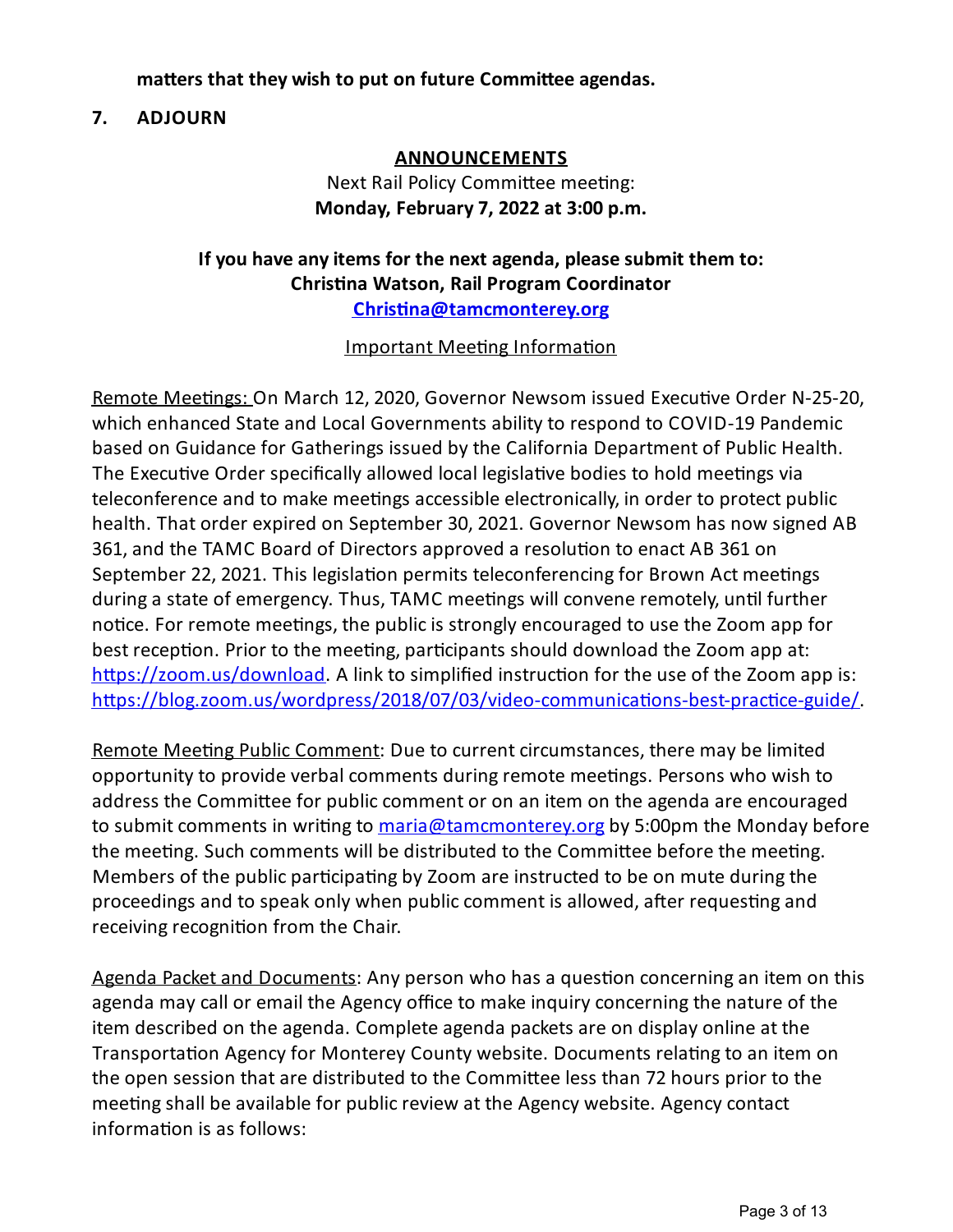## Transportation Agency for Monterey County www.tamcmonterey.org Office is closed an all employees are working remotely until further notice TEL: 831-775-0903 EMAIL: info@tamcmonterey.org

Agenda Items: The agenda will be prepared by Agency staff and will close at noon nine (9) working days before the regular meeting. Any member of the Committee may request in writing an item to appear on the agenda. The request shall be made by the agenda deadline and any supporting papers must be furnished by that time or be readily available.

Alternative Agenda Format and Auxiliary Aids: If requested, the agenda shall be made available in appropriate alternative formats to persons with a disability, as required by Section 202 of the Americans with Disabilities Act of 1990 (42 USC Sec. 12132), and the federal rules and regulations adopted in implementation thereof. Individuals requesting a disability-related modification or accommodation, including auxiliary aids or services, may contact Transportation Agency staff at 831-775-0903. Auxiliary aids or services include wheelchair accessible facilities, sign language interpreters, Spanish language interpreters, and printed materials in large print, Braille or on disk. These requests may be made by a person with a disability who requires a modification or accommodation in order to participate in the public meeting and should be made at least 72 hours before the meeting. All reasonable efforts will be made to accommodate the request.

## **CORRESPONDENCE, REPORTS, MEDIA CLIPPINGS**

- **C 1.** No correspondence this agenda.
- **C 2. RECEIVE** reports attached online.
- **C 3. RECEIVE** media clippings attached online.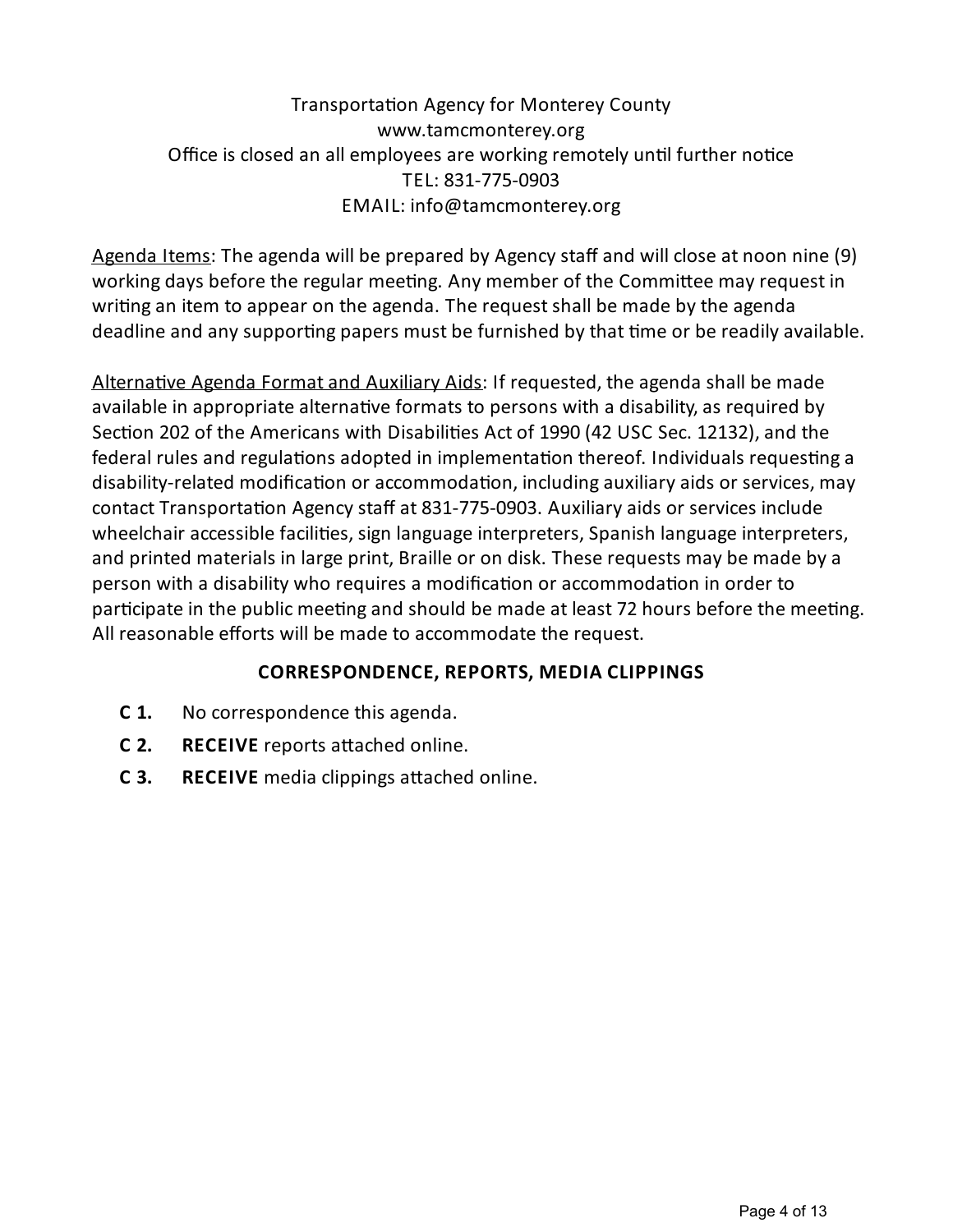

# *Memorandum*

| Subject:             | <b>Draft November RPC Minutes</b>       |
|----------------------|-----------------------------------------|
| <b>Meeting Date:</b> | January 10, 2022                        |
| From:                | Maria Montiel, Administrative Assistant |
| To:                  | Rail Policy Committee                   |

#### **RECOMMENDED ACTION:**

APPROVE minutes of the Rail Policy Committee meeting of November 1, 2021.

### **SUMMARY:**

The draft minutes of the November 1, 2021 Rail Policy Committee meeting are attached for review.

## ATTACHMENTS:

Draft November RPC Minutes  $\mathbf D$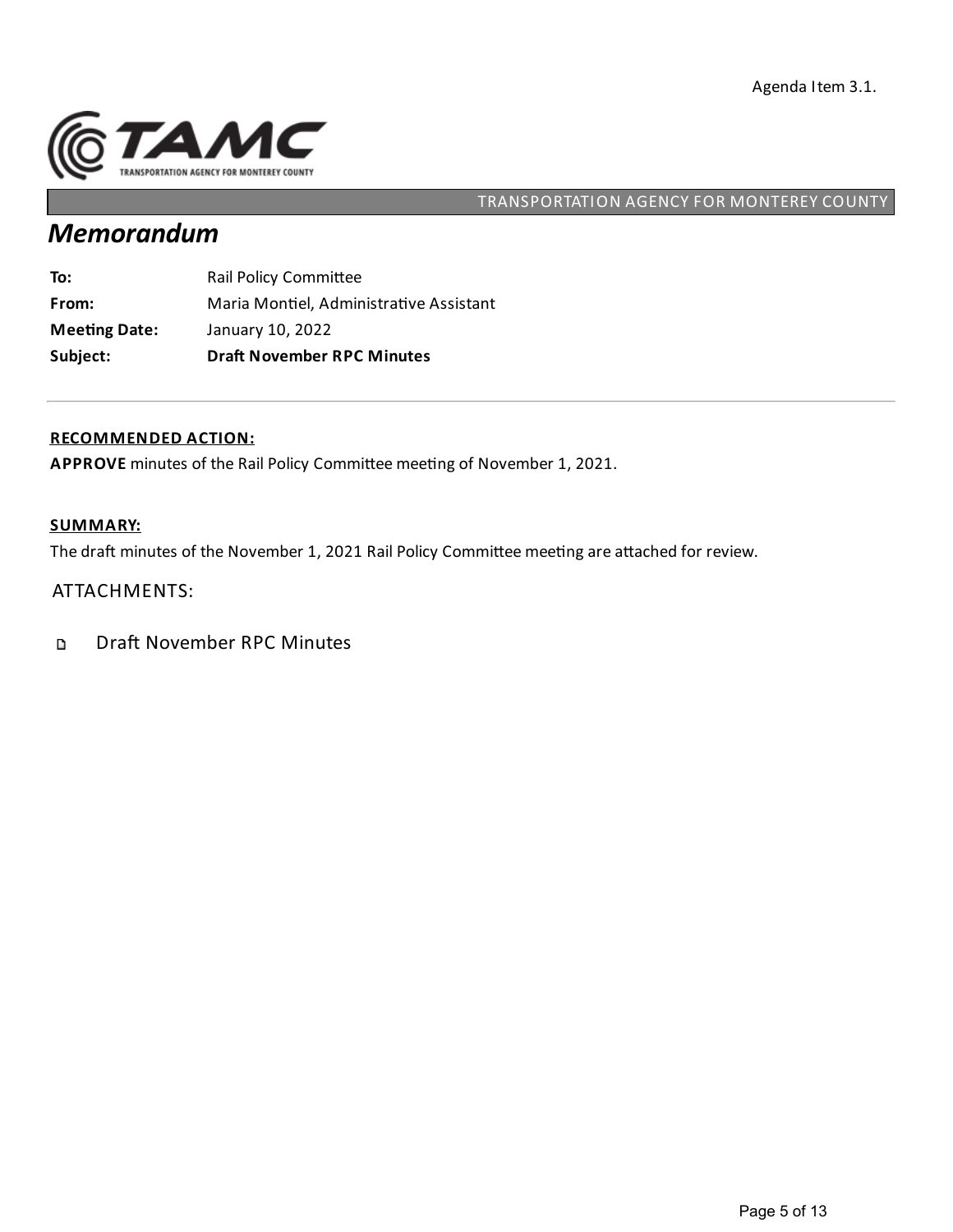| TRANSPORTATION AGENCY FOR MONTEREY COUNTY (TAMC)<br><b>RAIL POLICY COMMITTEE MEETING</b> |                          |                          |             |                   |                          |                          |                          |                  |                          |                              |                          |                          |
|------------------------------------------------------------------------------------------|--------------------------|--------------------------|-------------|-------------------|--------------------------|--------------------------|--------------------------|------------------|--------------------------|------------------------------|--------------------------|--------------------------|
| <b>DRAFT</b> Minutes of November 1, 2021                                                 |                          |                          |             |                   |                          |                          |                          |                  |                          |                              |                          |                          |
| <b>Transportation Agency for Monterey County</b>                                         |                          |                          |             |                   |                          |                          |                          |                  |                          |                              |                          |                          |
| ZOOM REMOTE VIDEO/PHONE CONFERENCE ONLY                                                  |                          |                          |             |                   |                          |                          |                          |                  |                          |                              |                          |                          |
|                                                                                          | <b>NOV</b>               | <b>JAN</b>               | <b>FEB</b>  | <b>MAR</b>        | <b>APR</b>               | <b>MAY</b>               | <b>JUN</b>               | <b>JUL</b>       | <b>AUG</b>               | <b>SEP</b>                   | <b>OCT</b>               | <b>NOV</b>               |
|                                                                                          | 20                       | 21                       | 21          | 21                | 21                       | 21                       | 21                       | 21               | 21                       | 21                           | 21                       | 21                       |
| L. Alejo, Dist. 1                                                                        | P(A)                     | P(A)                     | P(A)        | $\mathcal{C}_{0}$ | P(A)                     | P(A)                     | P(A)                     | $\boldsymbol{N}$ | P(A)                     | P(A)                         | P(A)                     | P(A)                     |
| (L. Gonzalez, J. Gomez)                                                                  |                          |                          |             |                   |                          |                          |                          |                  |                          |                              |                          |                          |
| J. Phillips, Dist. 2<br>(J. Stratton, C. Link)                                           | P(A)                     | P(A)                     | P(A)        | A                 | P(A)                     | P(A)                     | P(A)                     | $\boldsymbol{o}$ | P(A)                     | $\overline{\phantom{m}}$     | P(A)                     | P(A)                     |
| W. Askew, Dist. 4                                                                        | $\overline{\phantom{a}}$ | P(A)                     | $\mathsf E$ | $\boldsymbol{N}$  | P(A)                     | P(A)                     | P(A)                     |                  | E                        | P(A)                         | P                        | P(A)                     |
| (Y. Anderson)                                                                            |                          |                          |             |                   |                          |                          |                          |                  |                          |                              |                          |                          |
| M. Adams, Dist. 5,                                                                       | E                        | E                        | P(A)        | $\mathcal{C}$     | P(A)                     | P(A)                     | P(A)                     | M                | P(A)                     | P(A)                         | P(A)                     | Е                        |
| (S. Hardgrave, C. Courtney)                                                              |                          |                          |             |                   |                          |                          |                          |                  |                          |                              |                          |                          |
| M. LeBarre, King City, Chair<br>(C. DeLeon)                                              | P                        | P                        | ${\sf P}$   | E                 | P                        | P                        | P                        | E                | P                        | P                            | P                        | P                        |
| C. Medina Dirksen, Marina                                                                | $\overline{\phantom{a}}$ |                          | ${\sf P}$   | $\mathbf{r}$      | $\overline{a}$           | $\blacksquare$           | P(A)                     | E                | P                        | P                            | P                        | P(A)                     |
| (B. Delgado)                                                                             |                          |                          |             |                   |                          |                          |                          |                  |                          |                              |                          |                          |
| E. Smith, Monterey<br>(D. Albert, A. Renny)                                              | P                        | P                        | P           | L                 | P                        | P                        | E                        | $\overline{T}$   | E                        | P                            |                          | P                        |
| K. Craig, Salinas,                                                                       | P                        | P                        | E           | E                 | P                        | P                        | P                        | $\mathbf{I}$     | P                        |                              | P                        | P                        |
| (C. Cromeenes)                                                                           |                          |                          |             |                   |                          |                          |                          |                  |                          |                              |                          |                          |
| G. Hawthorne, Sand City                                                                  | P(A)                     | P(A)                     | P(A)        | D                 | P(A)                     | P(A)                     | P(A)                     | $\boldsymbol{N}$ | P(A)                     | P(A)                         | P(A)                     | P(A)                     |
| (J. Blackwelder, K. Cruz)                                                                |                          |                          |             |                   |                          |                          |                          |                  |                          |                              |                          |                          |
| I. Oglesby, Seaside                                                                      | $\mathcal{L}$            | P                        | ${\sf P}$   |                   | P                        | P                        | P                        | G                | P                        | P                            | P                        | ${\sf P}$                |
| (D. Pacheco)                                                                             |                          |                          |             |                   |                          |                          |                          |                  |                          |                              |                          |                          |
| A. Chavez, Soledad                                                                       | P                        |                          | ${\sf P}$   |                   | $\blacksquare$           | P                        | P                        |                  | P                        | $\overline{\phantom{a}}$     | $\overline{a}$           | P                        |
| (F. Ledesma)                                                                             |                          |                          |             |                   |                          |                          |                          |                  |                          |                              |                          |                          |
| D. Potter, At Large                                                                      | P                        | $\overline{\phantom{a}}$ | E           |                   | P                        | P                        | P                        |                  | P                        | ${\sf P}$                    | $\overline{\phantom{a}}$ | Е                        |
| Member, Vice Chair                                                                       |                          |                          |             |                   |                          |                          |                          |                  |                          |                              |                          |                          |
| M. Twomey, AMBAG<br>(H. Adamson,                                                         | P(A)                     |                          | P(A)        |                   | P(A)                     | P(A)                     | P(A)                     |                  | P(A)                     | P(A)                         | P(A)                     | P(A)                     |
| P. Hierling)                                                                             |                          |                          |             |                   |                          |                          |                          |                  |                          |                              |                          |                          |
| O. Monroy-Ochoa,                                                                         | $\overline{\phantom{a}}$ |                          | ${\sf P}$   |                   | $\overline{\phantom{a}}$ | $\overline{\phantom{a}}$ | $\overline{\phantom{a}}$ |                  | $\overline{\phantom{a}}$ | P                            | P                        | $\overline{a}$           |
| Caltrans District 5                                                                      |                          |                          |             |                   |                          |                          |                          |                  |                          |                              |                          |                          |
| C. Sedoryk, MST                                                                          | P(A)                     | P(A)                     | P(A)        |                   | P(A)                     | P(A)                     | P(A)                     |                  | P(A)                     | P(A)                         | P(A)                     | Е                        |
| (L. Rheinheimer)                                                                         |                          |                          |             |                   |                          |                          |                          |                  |                          |                              |                          |                          |
| <b>STAFF</b>                                                                             |                          |                          |             |                   |                          |                          |                          |                  |                          |                              |                          |                          |
| T. Muck,                                                                                 | P                        | P                        | P           |                   | P                        | P                        | P                        |                  | P                        | P                            | P                        | P                        |
| <b>Executive Director</b>                                                                |                          |                          |             |                   |                          |                          |                          |                  |                          |                              |                          |                          |
| C. Watson,                                                                               | P                        | P                        | P           |                   | P                        | P                        | P                        |                  | P                        | P                            | P                        | P                        |
| Director of Planning                                                                     |                          |                          |             |                   |                          |                          |                          |                  |                          |                              |                          |                          |
| M. Zeller,<br>Director of Programming &                                                  | P                        | P                        | P           |                   | P                        | P                        | E                        |                  | P                        | P                            | P                        | P                        |
| Project Delivery                                                                         |                          |                          |             |                   |                          |                          |                          |                  |                          |                              |                          |                          |
| T. Wright,                                                                               | P                        | P                        | P           |                   | P                        | $\overline{\phantom{a}}$ | P                        |                  | $\overline{\phantom{a}}$ | $\qquad \qquad \blacksquare$ | $\overline{\phantom{a}}$ | $\overline{\phantom{a}}$ |
| <b>Outreach Coordinator</b>                                                              |                          |                          |             |                   |                          |                          |                          |                  |                          |                              |                          |                          |
| M. Montiel                                                                               | P                        | P                        | P           |                   | P                        | P                        | P                        |                  | P                        | P                            | P                        | P                        |
| Admin Assistant                                                                          |                          |                          |             |                   |                          |                          |                          |                  |                          |                              |                          |                          |
| L. Williamson,                                                                           | $\overline{\phantom{a}}$ | P                        | P           |                   | P                        | P                        | P                        |                  | P                        | P                            | P                        | P                        |
| Senior Engineer                                                                          |                          |                          |             |                   |                          |                          |                          |                  |                          |                              |                          |                          |
| D. Bilse,                                                                                |                          |                          |             |                   | P                        | $\overline{\phantom{a}}$ | $\overline{\phantom{a}}$ |                  | $\overline{\phantom{a}}$ | $\overline{\phantom{a}}$     | $\overline{\phantom{a}}$ | P                        |
| <b>Principal Engineer</b>                                                                |                          |                          |             |                   |                          |                          |                          |                  |                          |                              |                          |                          |
| A. Guther                                                                                |                          |                          |             |                   |                          |                          |                          |                  |                          |                              |                          | P                        |
| Assis. Transp. Planner                                                                   |                          |                          |             |                   |                          |                          |                          |                  |                          |                              |                          |                          |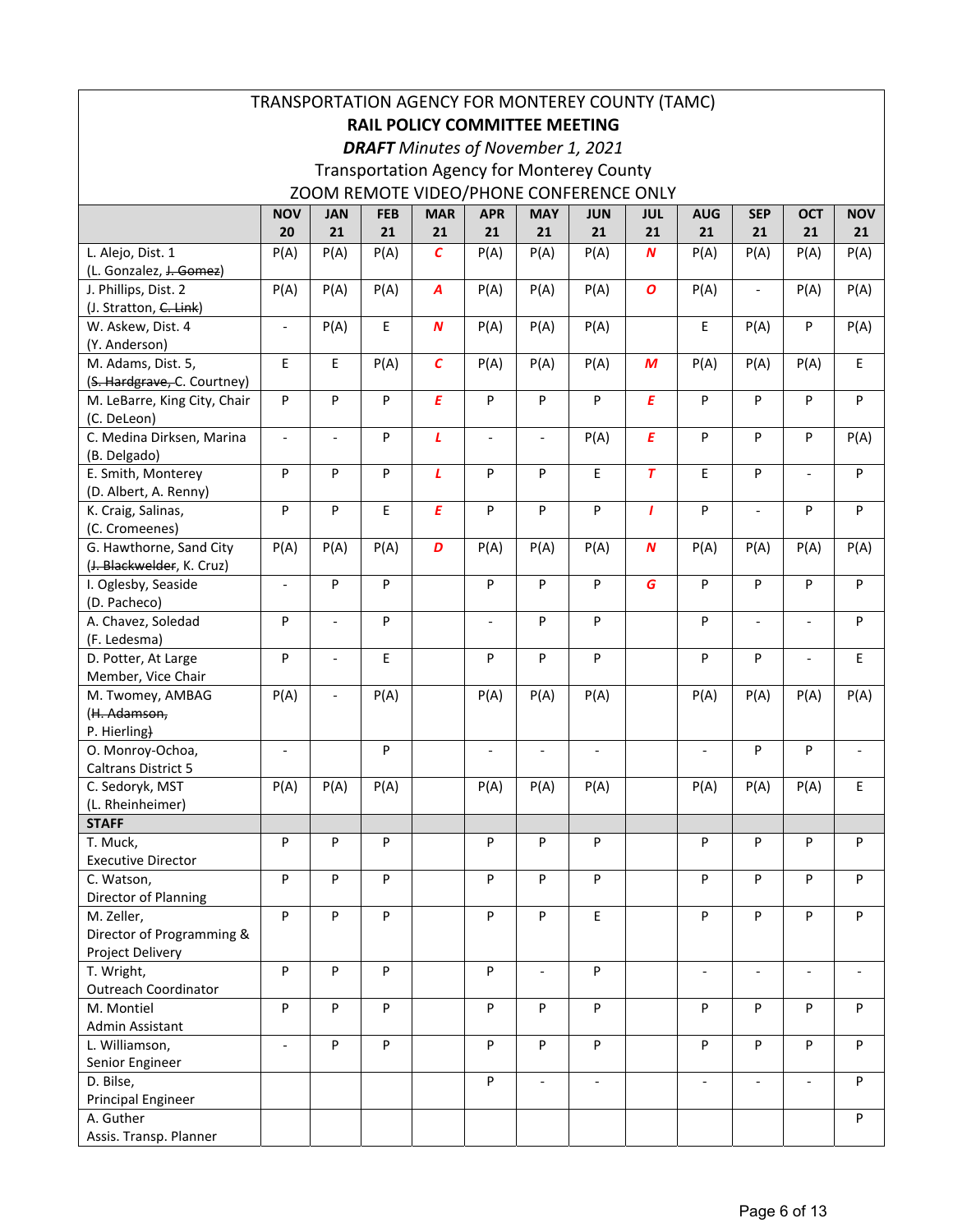## **1. QUORUM CHECK AND CALL TO ORDER**

Chair LeBarre called the meeting to order at 3:01 p.m. A quorum was established.

## **OTHERS PRESENT**

| <b>Barry Scott</b>       | Coastal Rail Santa Cruz | Tarah Brady            | Caltrans |
|--------------------------|-------------------------|------------------------|----------|
| <b>Andrew Easterling</b> | City of Salinas         | <b>Shannon Simonds</b> | Caltrans |

## **2. PUBLIC COMMENTS**

Berry Scott, Coastal Rail Santa Cruz, thanked everyone for coming out for the streetcar demonstration project last month. He noted that the Santa Cruz Regional Transportation Commission meeting in November has an item related to rail in Santa Cruz County.

Chair LeBarre thanked him for the invitation to ride the streetcar and noted those who went enjoyed it.

## **3. CONSENT AGENDA**

**M/S/C**  Oglesby/Delgado /unanimous

Alternate Stratton joined after consent

- **3.1**  Approved minutes of the October 4, 2021, Rail Policy Committee meeting.
- **3.2**  Approved 2022 schedule of Rail Policy Committee meetings.
- **3.3** Received the call for nominations for the 20<sup>th</sup> Annual Transportation Excellence awards to honor individuals, businesses, groups or projects for their efforts to improve the transportation system in Monterey County.

 **END OF CONSENT AGENDA** 

## **4. 2022 LEGISLATIVE PROGRAM**

The Committee received and commented on the draft 2022 Legislative Program.

Christina Watson, Director of Planning, reported that the legislative program helps guide staff and consultants in responding to legislative proposals. She reviewed the changes from the 2022 adopted program, highlighting the issues on the draft program of key interest to the committee.

## **5. SALINAS RAIL KICK START PROJECT UPDATE**

The Committee received an update on the Salinas Rail Kick Start project.

Laurie Williamson, Senior Engineer, reported that the team continues to work toward the completion of Package 1 construction. She noted that the City of Salinas should be closing out the permit shortly. Ms. Williamson noted that staff plans to bring the Notice of Completion to the TAMC Board in December.

Christina Watson, Director of Planning, noted that the TAMC Board approved the property transfer agreement in September, and the Salinas City Council approved it on October 26, and now it will go to the California Transportation Commission (CTC) for approval in January 2022. She noted that the MNS Engineers construction management contract is expiring on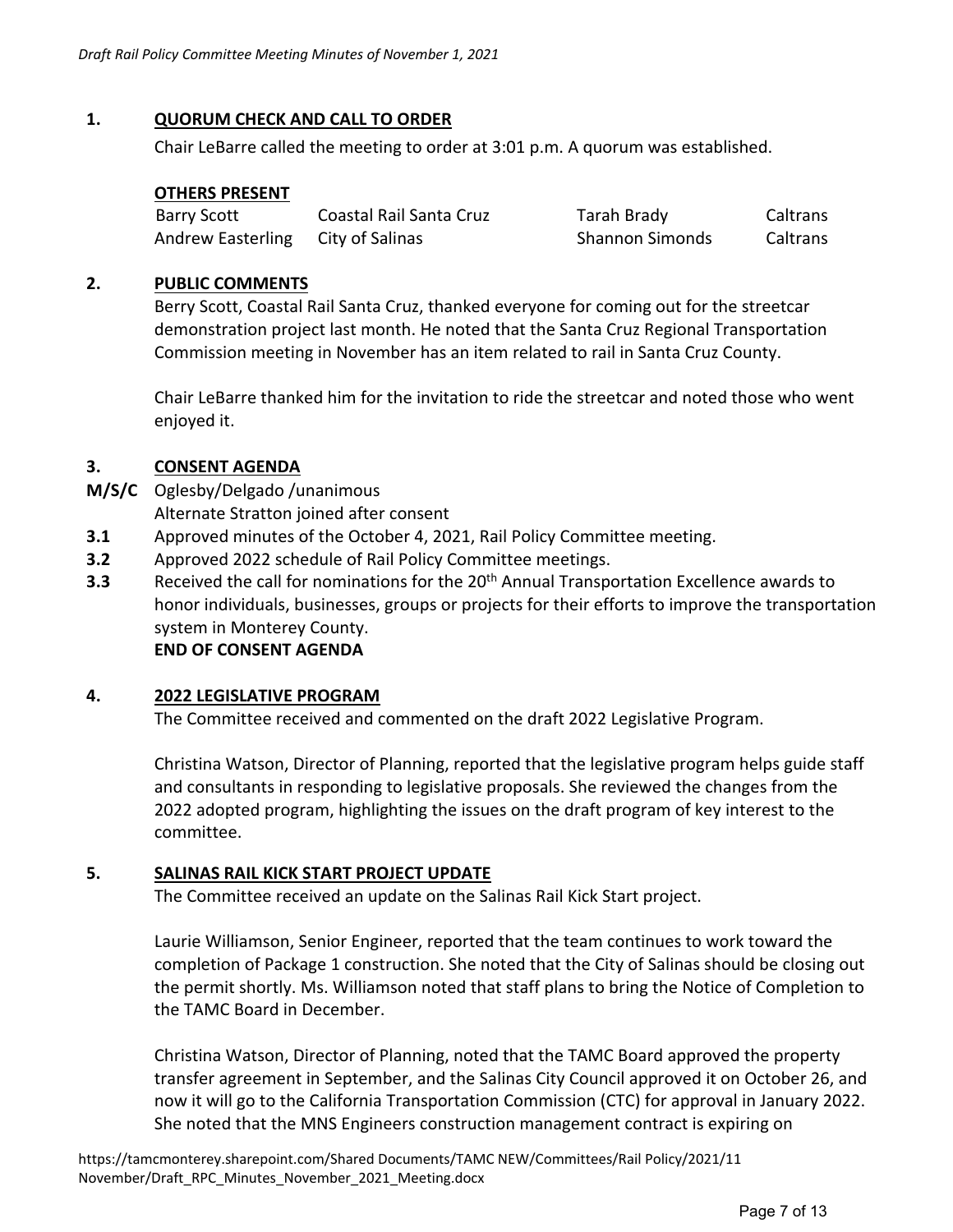December 31, 2021, and staff is proposing a one‐year extension to review project designs for the December Board agenda. She noted that there will be another extension once the construction cost estimate and schedule are better known.

Mike Zeller, Director of Programming & Project Delivery, reported that staff and consultants continue to further negotiations on the five parcels for the Salinas layover facility. Mr. Zeller noted that the Meyers Nave contract is expiring on December 31 and staff will take to the Board a one‐year extension. In conclusion, Mr. Zeller noted that a Request for Proposals for the Monterey County Rail Extension Union Pacific Railroad Property Acquisition closed on October 28 and received several bids, and he stated the new contract will go to the January Board meeting.

Ms. Watson reported that staff is working on a Memorandum of Understanding (MOU) between TAMC and Caltrain outlining the process towards an operating agreement, and an MOU among TAMC, Santa Clara Valley Transportation Authority (VTA) and the City of Gilroy for improvements near the Gilroy train station. She noted the MOUs might be on the January Board meeting agenda.

#### **6. COAST CORRIDOR RAIL PROJECT UPDATE**

The Committee receive an update on the planned increase in passenger rail service along the coast corridor between San Francisco and Los Angeles.

Christina Watson, Director of Planning, reported that the Coast Rail Coordinating Council (CRCC) met on October 15 and discussed state grant options. She noted that the next Policy Committee is scheduled for December 10. Ms. Watson noted that the City of King City is recommended for funding for construction of their Accelerated Access Platform project in the Interregional Transportation Improvement Program (ITIP).

Chair LeBarre expressed that they are looking forward to the final ITIP.

Shannon Simonds, Caltrans, noted that supporters can voice support for the funds at an ITIP hearing on November 8, 2021.

#### **7. ANNOUNCEMENTS AND/OR COMMENTS FROM COMMITTEE MEMBERS**

Committee Alternate Delgado noted that the handcar tours ended last month. Mr. Delgado noted that 6,000 riders rode on the rail lines pushing on the handcars.

Christina Watson, Director of Planning, announced the next Committee meeting is on January 10, 2022, at 3 pm and requested everyone mark their calendars for the 2022 schedule of meetings.

#### **8. ADJOURN**

Chair LeBarre adjourned the meeting at 3:30 p.m.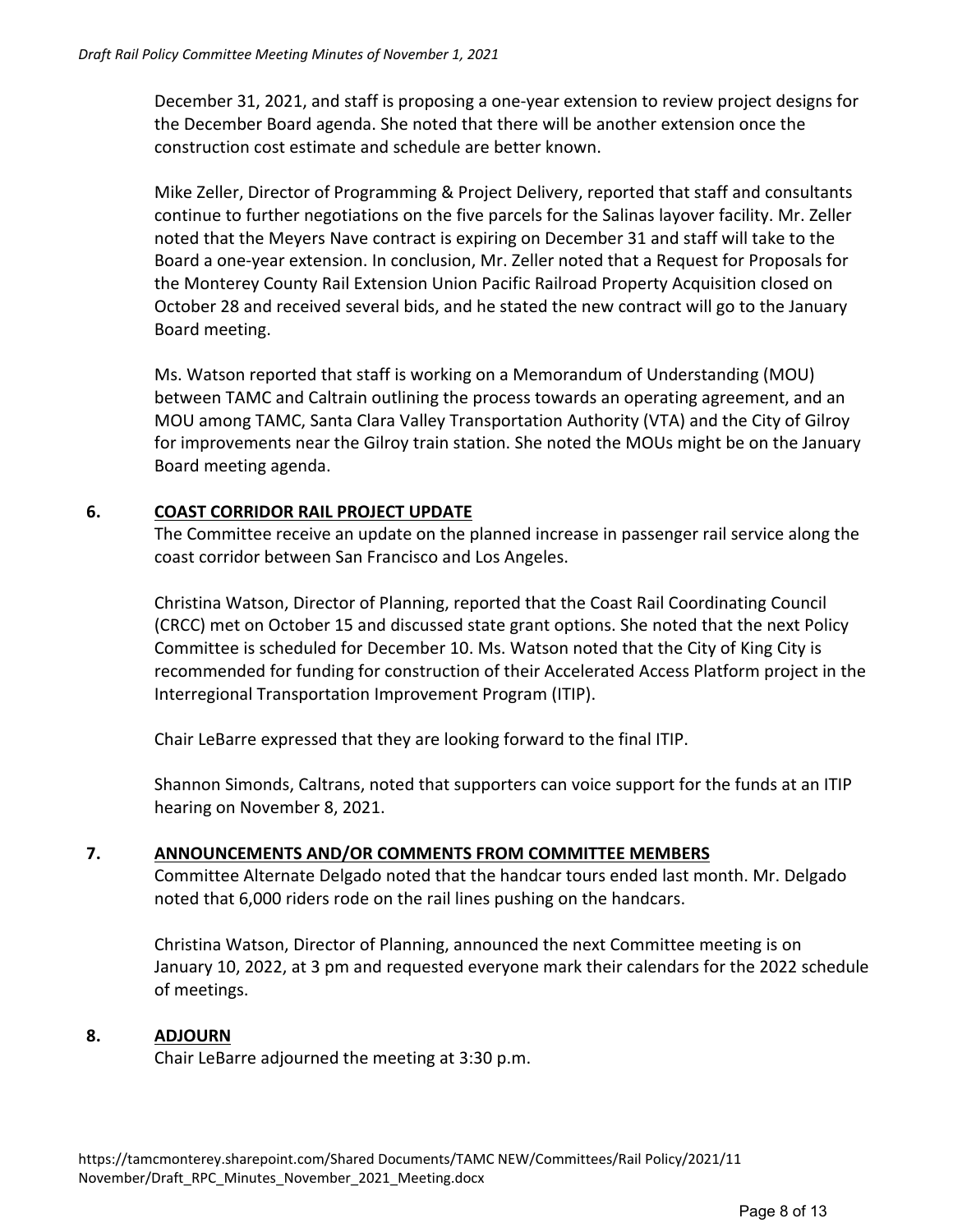

## *Memorandum*

| From:                | Christina Watson, Director of Planning    |
|----------------------|-------------------------------------------|
| <b>Meeting Date:</b> | January 10, 2022                          |
| Subject:             | <b>Coast Corridor Rail Project Update</b> |

#### **RECOMMENDED ACTION:**

#### **Coast Corridor Rail Project**

- 1. RECEIVE update on the planned increase in passenger rail service along the coast corridor between San Francisco and Los Angeles;and
- 2. RECOMMEND the Board of Directors appoint representatives to the Coast Rail Coordinating Council Policy Committee.

#### **SUMMARY:**

The Transportation Agency Board previously appointed Mayor Dave Potter (RPC Vice Chair) and Mayor Mike LeBarre (RPC Chair) to the Coast Rail Coordinating Council, and Mayor Potter has been its Chair, for several years. Staff asks the RPC to consider recommending the Board reappoint both to the Council for 2022.

#### **FINANCIAL IMPACT:**

The Coast Rail project capital and operation costs are under evaluation. The Agency budget includes funding for Board member travel to Coast Rail Coordinating Council and associated meetings. In the near term, these meetings are expected to be virtual.

#### **DISCUSSION:**

The Coast Rail Coordinating Council (CRCC) is a multi-agency advisory and planning organization focused on improving the rail corridor between Los Angeles and the San Francisco bay area along the California Central Coast. Members of the Council include all regional transportation planning agencies along the Central Coast – all of which have a strong interest in improving rail service and the rail infrastructure along the Central Coast's portion of the California Coast Passenger Rail Corridor.

In January 2021, the TAMC Board approved the Rail Policy Committee recommended appointment of Dave Potter as the TAMC representative and Mike LeBarre as the TAMC alternate for a one-year term, and the CRCC Policy Committee selected Mr. Potter as the Chair. The Rail Policy Committee is now asked to recommend appointments to the CRCC Policy Committee for the period ending January 2023. The appointment involves attending up to four meetings of the Committee and potentially representing the group at a legislative day in Sacramento with the Intercity Passenger Rail group and the California Passenger Rail Summit, should they occur in 2022.

The 2022 Policy Committee meeting schedule is tentatively as follows: February 18, May 20, August 19, and November 18. They will be virtual meetings until in-person meetings are once again permitted.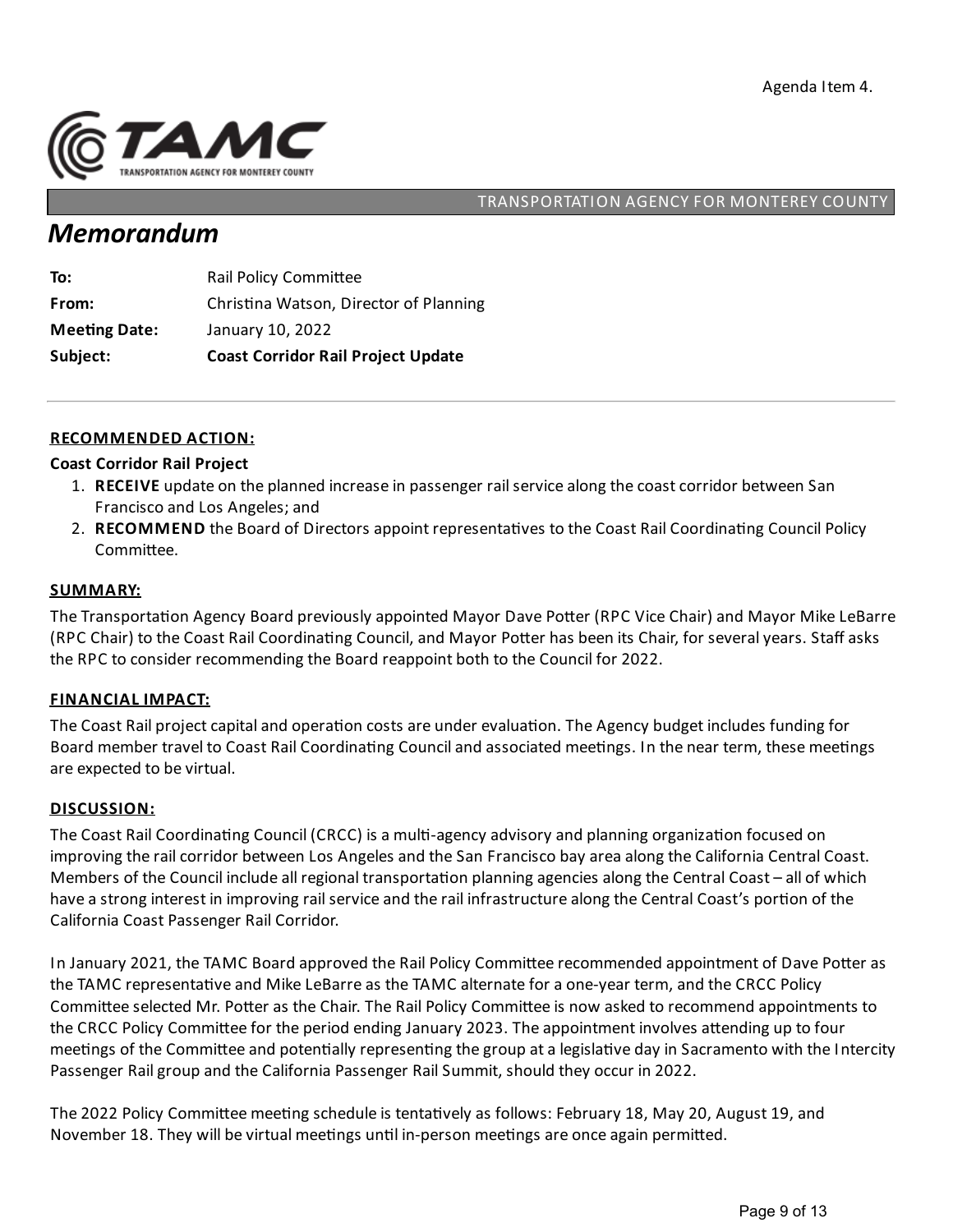

## *Memorandum*

| To:                  | <b>Rail Policy Committee</b>                  |
|----------------------|-----------------------------------------------|
| From:                | Christina Watson, Director of Planning        |
| <b>Meeting Date:</b> | January 10, 2022                              |
| Subject:             | <b>Salinas Rail Kick Start Project Update</b> |

#### **RECOMMENDED ACTION:**

**RECEIVE** update on the Salinas Rail Kick Start project.

#### **SUMMARY:**

Activities on the Salinas Rail Kick Start project since the last update in September include work related to closing out the construction contract for Package 1 (Salinas Station access and circulation improvements) and coordination efforts with key stakeholders on Packages 2 (Salinas layover facility) and 3 (Gilroy track connections).

#### **FINANCIAL IMPACT:**

The capital cost of the Monterey County Rail Extension project, Phase 1, Salinas Kick Start project (the Salinas station and improvements in Santa Clara County), is estimated at \$81 million. The Kick Start project is proceeding with secured state funding under the adopted state environmental clearance.

#### **DISCUSSION:**

The Monterey County RailExtension Project will extend passenger rail service from Santa Clara County south to Salinas. TAMC is pursuing a phased implementation of the Project. Phase 1, known as the Kick Start Project, includes Salinas train station circulation improvements, a train layover facility in Salinas, and track improvements at the Gilroy station and between Salinas and Gilroy. The Kick Start Project is wrapping up construction of Package 1, improvements at the Salinas train station. The layover facility (Package 2) and track improvements (Package 3) are now in final design.

## **Construction of Package 1: Salinas Station Improvements**

TAMC hired Monterey Peninsula Engineering (MPE) for construction of Package 1, MNS Engineers as Construction Managers on the project, and HDR Engineering to provide design support during construction. In November and December 2021, the construction team worked to close out the Caltrans and Salinas permits. Landscaping maintenance wrapped up in December. Staff closed out the construction contract in December.

TAMC staff is coordinating with Caltrans and the City of Salinas on the logistics to transfer ownership of the completed project to the City, pursuant to the adopted Memorandum of Understanding. The land transfer must be approved by the California Transportation Commission (CTC) to empower the City and TAMC to approve transfer agreements. The CTC is requiring the City to commit to replacing any parking spaces used for future development in a location walking distance from the station.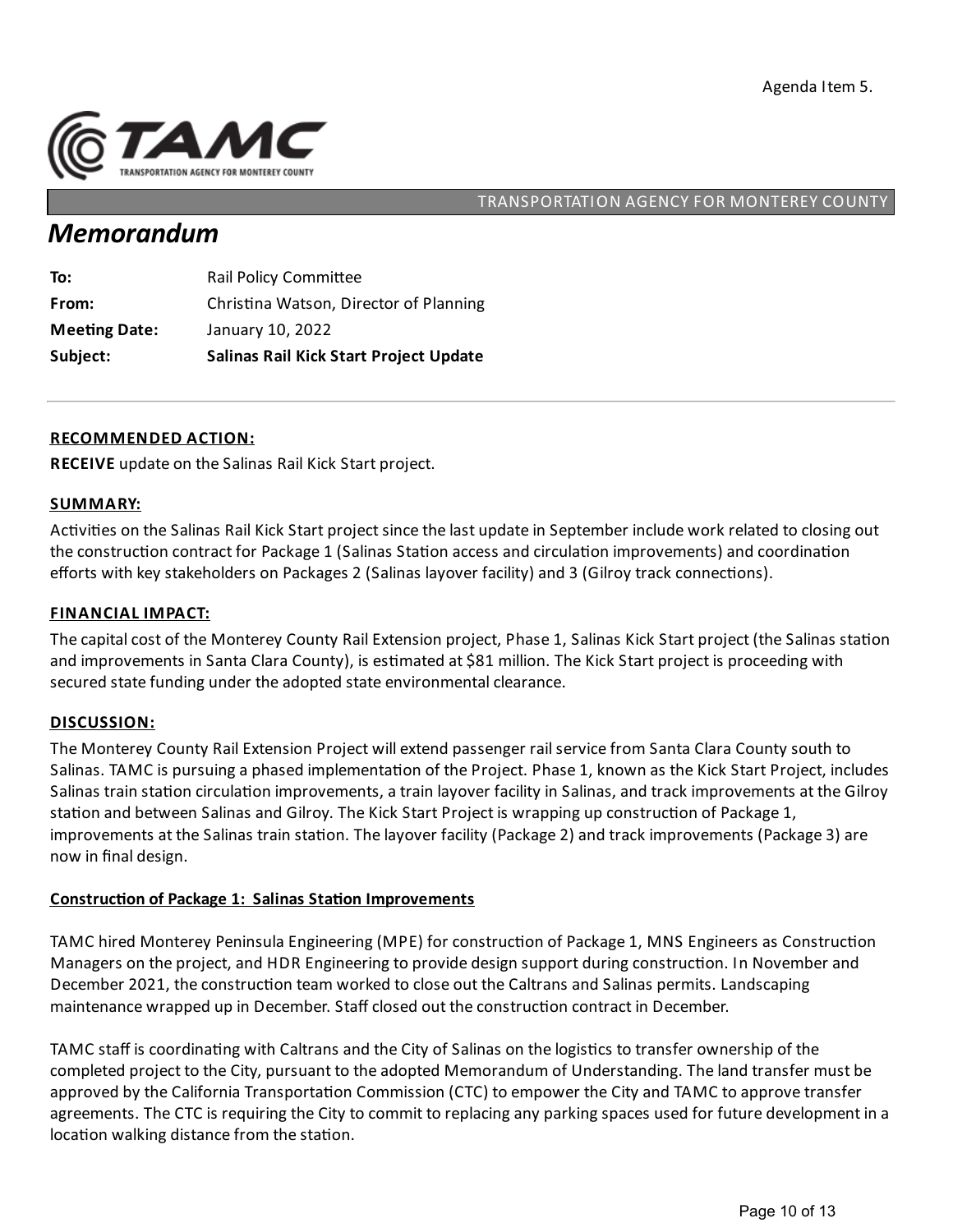## **Property Acquisi on for Package 2:Salinas Layover Facility**

On December 4, 2019, the Transportation Agency Board approved Resolutions of Necessity on portions of four parcels and one full parcel needed for the Salinas layover facility. TAMC staff continues to oversee the right-of-way consulting team of AR/WS and Meyers Nave to further negotiations and finalize the remaining acquisitions. A request for proposals for a team to assist in the negotiations regarding Union Pacific Railroad parcels in Gilroy and Salinas resulted in three responses; staff will bring a contract to the Board in January.

## **Final Design for Package 2 and Package 3: Gilroy Sta on & TrackImprovements; Opera ons Scenarios**

HDR Engineering prepared the 90% plans, specifications and estimates for stakeholder review on November 8. Comments are due from partner agencies by January 7.

The final design team held the following meetings to further the project's design:

- Amtrak December 15
- Amtrak and Union Pacific November 2 and December 7
- Caltrain November 19
- Caltrans and Caltrain November 15 and December 14
- City of Gilroy and Santa Clara Valley Transportation Authority (VTA) November 8 and December 13
- City of Salinas December 22
- Northern California megaregion group November 9
- Union Pacific December 14
- VTA November 4

Documents the team is preparing for future Committee/Board approval include the following:

- $\bullet$  Memorandum of Understanding between TAMC and Caltrain outlining the process towards an operating agreement.
- Memorandum of Understanding among TAMC, VTA and Gilroy for improvements near the Gilroy train station to support the extension of passenger rail service south from Gilroy.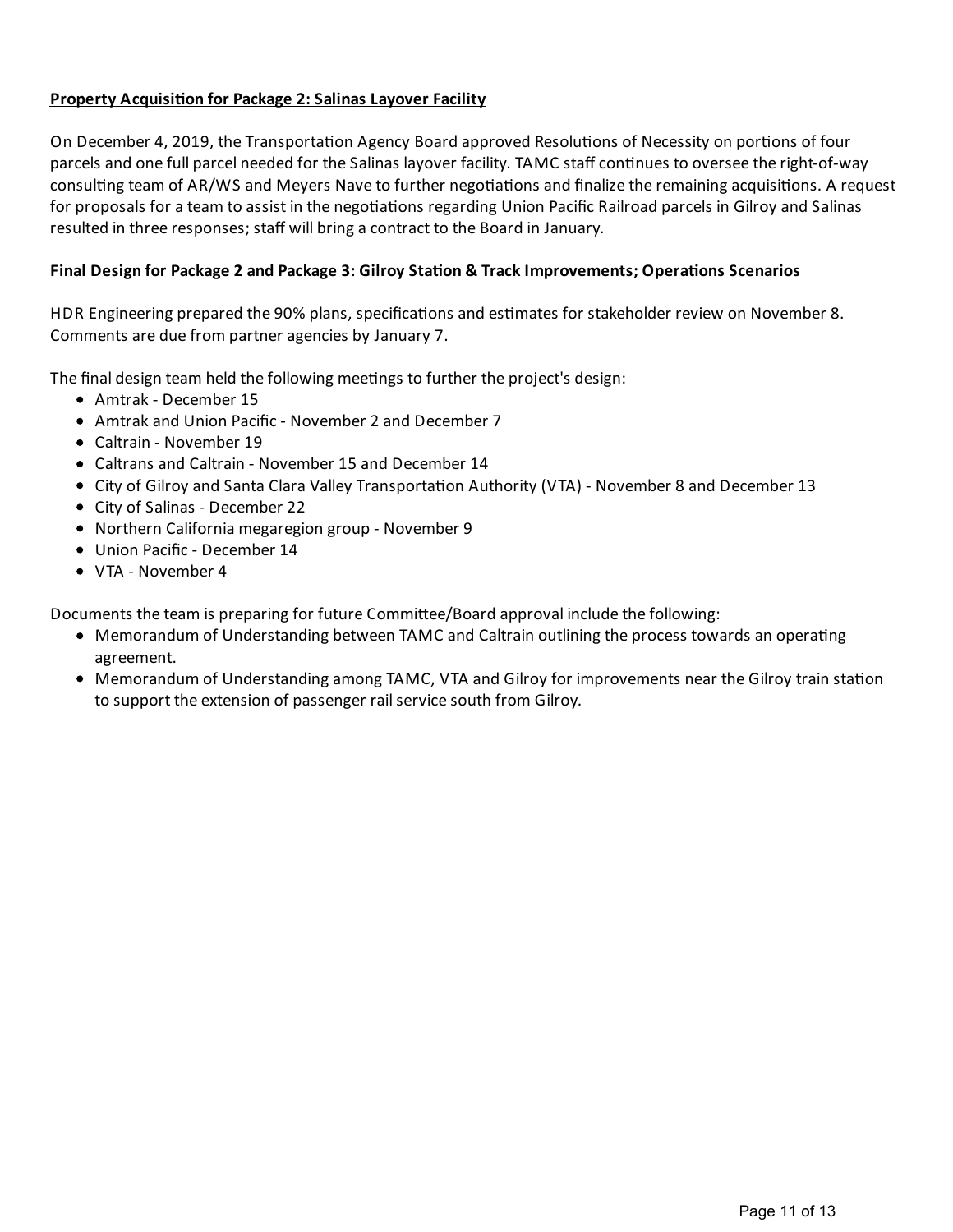

# *Memorandum*

| Subject:             | <b>Reports</b>                         |
|----------------------|----------------------------------------|
| <b>Meeting Date:</b> | January 10, 2022                       |
| From:                | Christina Watson, Director of Planning |
| To:                  | <b>Rail Policy Committee</b>           |

#### **RECOMMENDED ACTION:**

**RECEIVE** reports attached online.

#### **WEB ATTACHMENTS:**

Capitol [Corridor](https://tamcmonterey.sharepoint.com/:b:/g/ERBQTVhATQ5MrLHalCOLE0MBUtjXuXBOQYvapjOOYX41_Q?e=ElNDbI) monthly report for October 2021